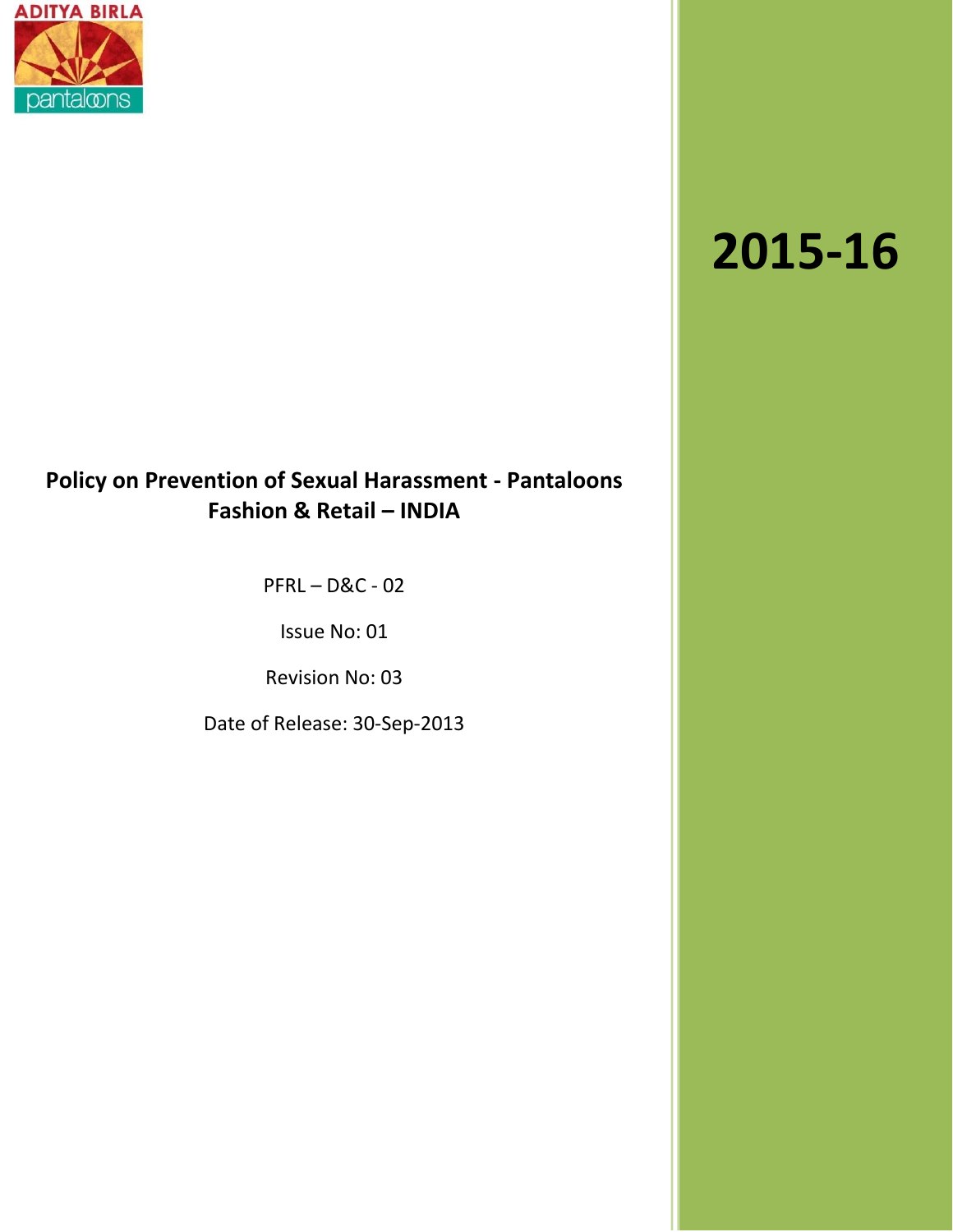

| Prevention of Sexual Harassment Policy |                  |                           |  |
|----------------------------------------|------------------|---------------------------|--|
| First Released on:                     | Approved by: CPO | Document No.: PFRL-D&C-01 |  |
| 30 Sep 2013                            |                  |                           |  |

| <b>Revision History</b> |                              |                  |                       |
|-------------------------|------------------------------|------------------|-----------------------|
| Iss/Rev                 | <b>Description of Change</b> | <b>Author</b>    | <b>Effective Date</b> |
| 03                      | Updated the committees       | <b>Riti Garg</b> | 11 - September - 2015 |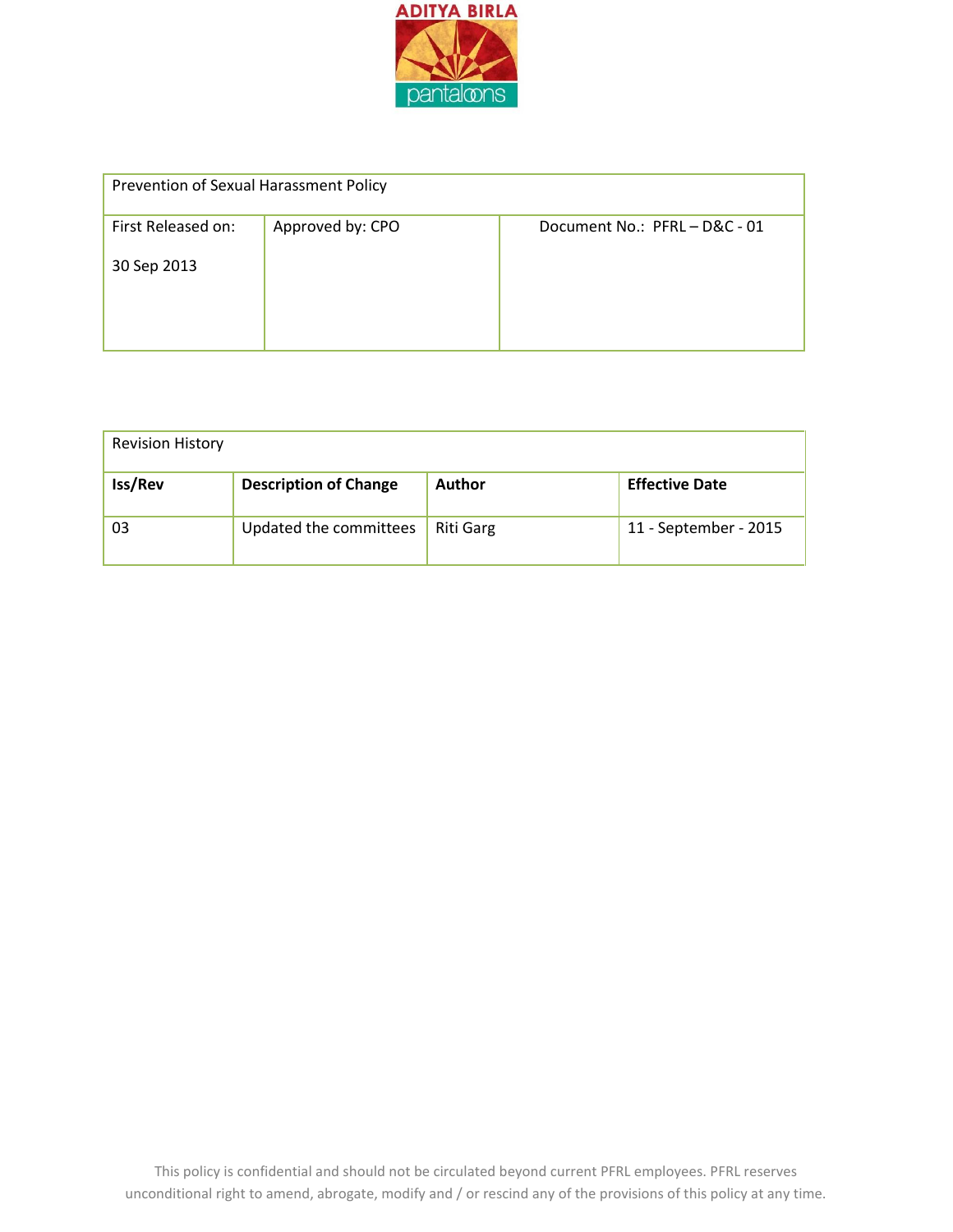

### **Table of Contents**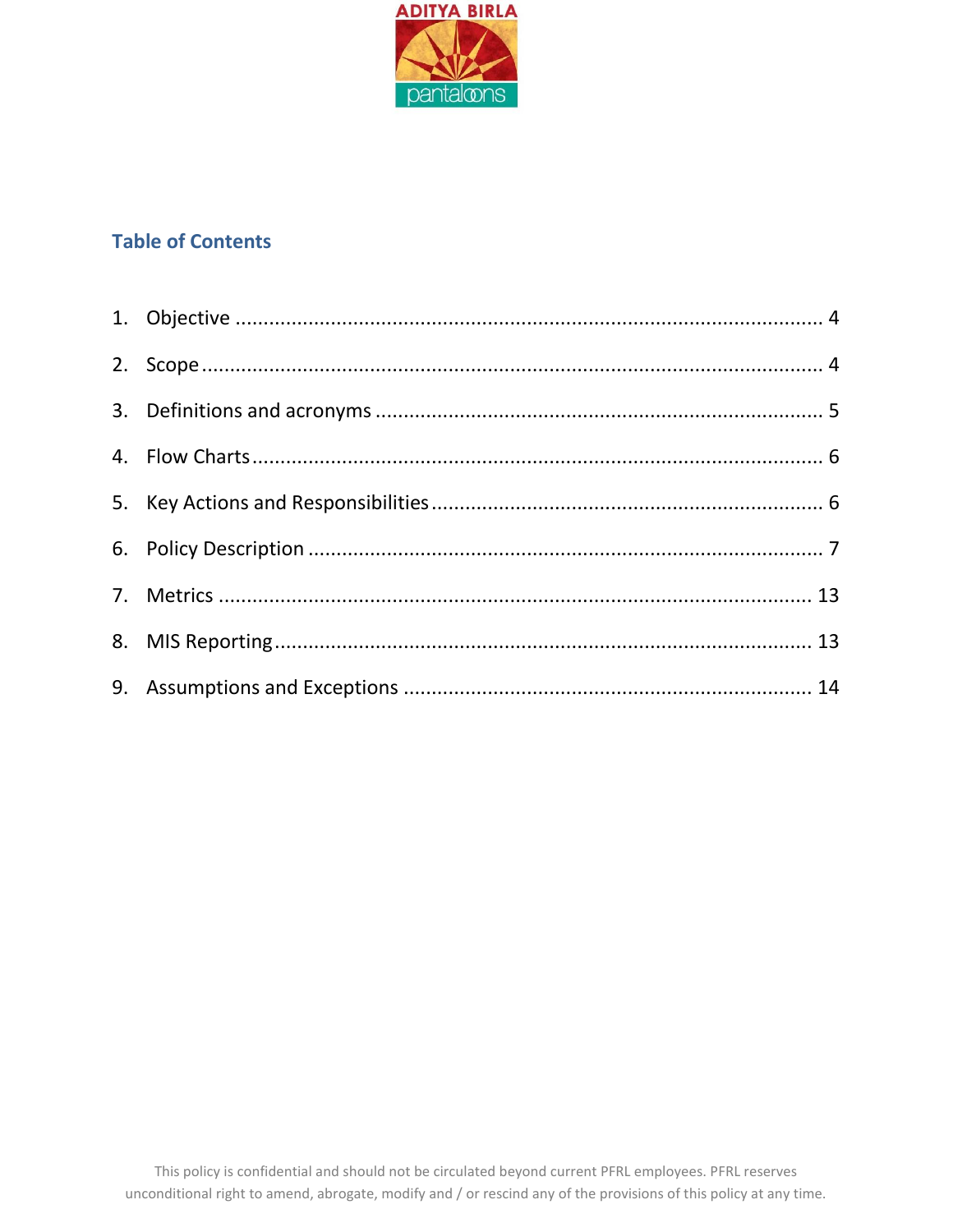

**"Pantaloons Fashion & Retail Ltd. is** committed to providing a work environment that is professional and mature, free from animosity and one that reinforces our value of integrity that includes respect for the individual."

#### <span id="page-3-0"></span>**1. Objective**

The Objective of this policy is

- To define Sexual Harassment
- To provide for an effective complaint redressal mechanism if there is an occurrence of sexual harassment.

#### <span id="page-3-1"></span>**2. Scope**

This policy is applicable to all employees, irrespective of their level, across all stores and offices of Pantaloons Fashion & Retail Ltd.

In addition to this the scope of sexual harassment will include 'Third Party Harassment' too. Third Party Harassment is where sexual harassment occurs by a third party (not an employee of the organization) - for example a client, a vendor or any other person that the employee is interacting with for work purposes. In this case 'the employer and person in charge will take all steps necessary and reasonable to assist the affected person in terms of support and preventive action.'

This document provides guidelines for the operationalization of ABMC 728, through a robust process of dealing with sexual harassment, and outlines steps for employees to report any incident of sexual harassment. Every employee will be given a fair trial according to the 'principle of natural justice.'

The principle of natural justice includes three key features

- 1. The right to be heard by an unbiased tribunal
- 2. The right to have notice of charges of misconduct
- 3. The right to be heard in answer to that charge

These guidelines are in accordance with the Supreme Court Judgment on Sexual Harassment at the Workplace.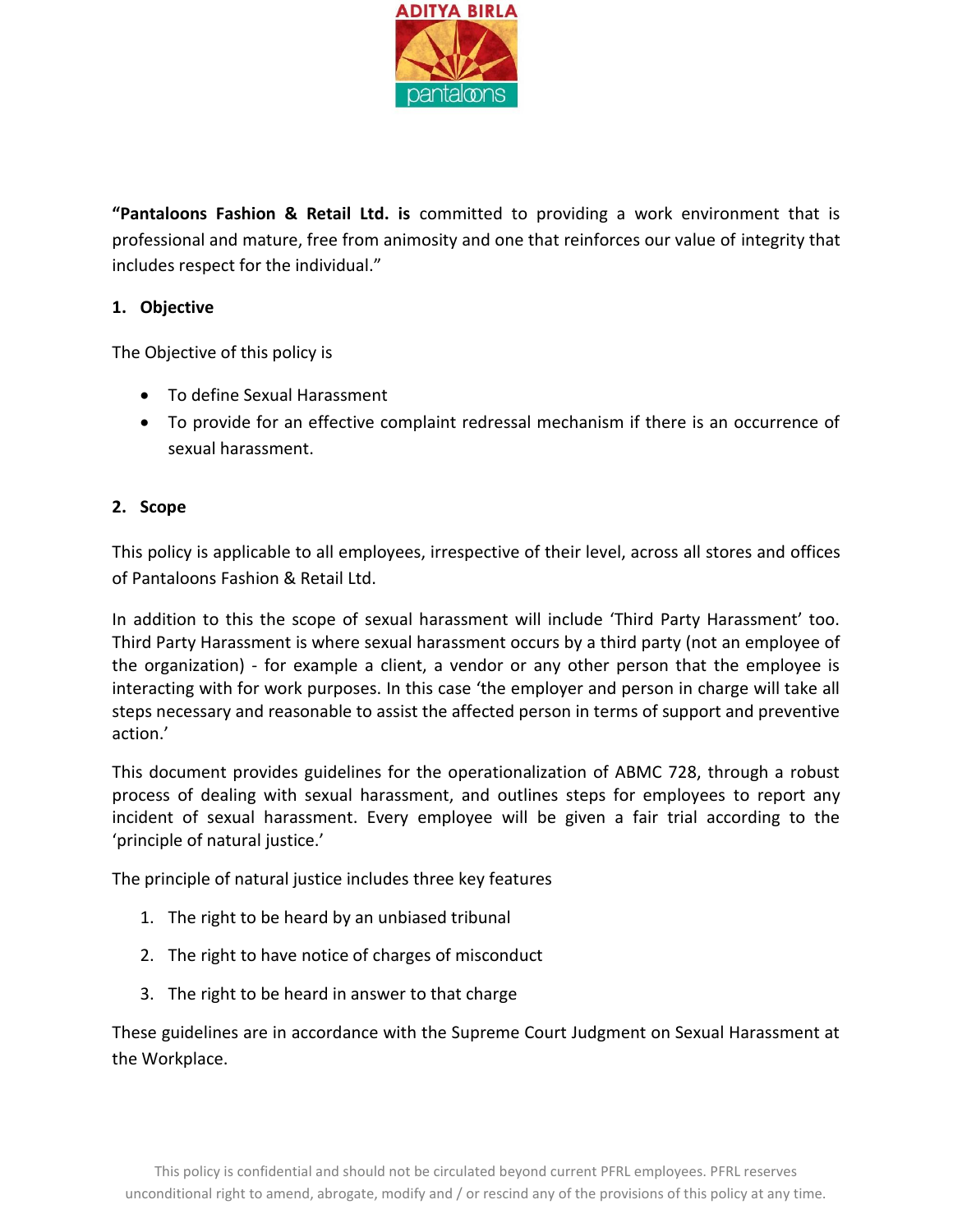

#### <span id="page-4-0"></span>**3. Definitions and acronyms**

- 3.1. **"Employee"** For the purpose of this policy, the term "employee" means any person on the rolls of Pantaloons Fashion & Retail Ltd including offices and stores. This will include employees who fall in the managerial, supervisory or workmen cadre.
- 3.2. **"Sexual Harassment" –** The definition of "Sexual Harassment" shall include but not be restricted to the following.

Sexual Harassment is unwelcome sexually motivated behavior (whether directly or by implication) such as:

- Physical contact and advances
- A demand or request for sexual favors
- Sexually colored remarks
- Showing pornography, writing sexually loaded letters/emails/SMSs
- And/or any other unwelcome physical, verbal or non-verbal conduct of sexual nature
- Where the victim has reasonable grounds to believe that his/her objection to such unwelcome behavior would disadvantage him/her in connection with his/her work including recruitment/ employment or allotment of work, promotion or evaluation of his/her engagement in any Company activity.
- Where any such act(s) create an intimidating/hostile/offensive work environment and/or affect the person's work performance.
- Where any other adverse or hostile consequences might occur if the victim does not consent to the conduct in question or raise any objection thereto.
- 3.3 **"Complaints Committee":** A Committee formed under this policy to investigate complaints of sexual harassment referred to it and make appropriate recommendations to the relevant management team.
- 3.4 **"Management Team"**: A Management team refers to the person/s vested with the powers to take appropriate disciplinary action
- 3.5 **"Chairperson/ In charge":** He/ She heads the team of complaints committee members and is responsible for ensuring investigation of a complaint is conducted in an unbiased/ fair manner & confidentiality is maintained.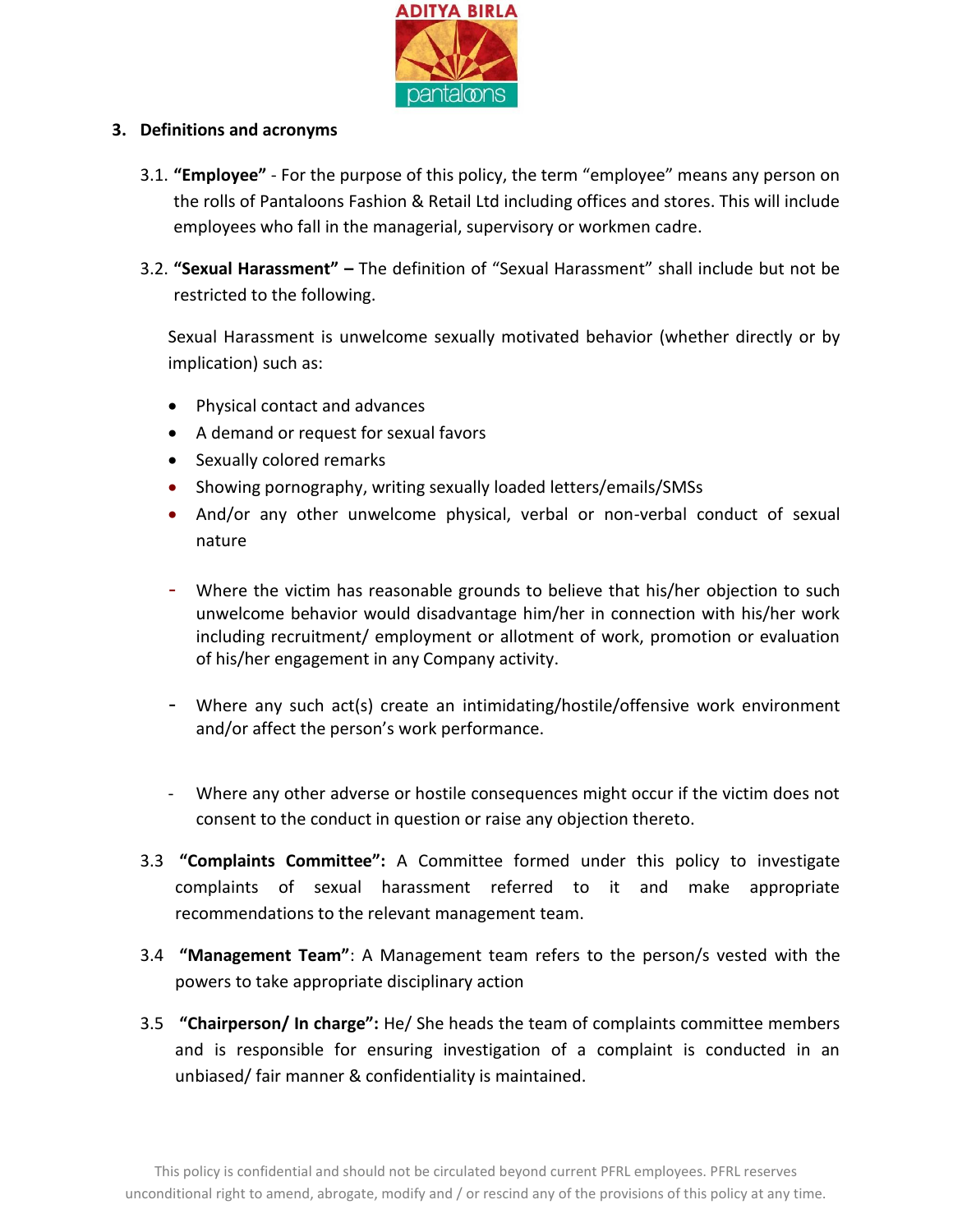

3.6 **"Secretary":** He/ She will be directing the complaints emails to the respective complaints committee who have to carry out the investigation of the case. He/ She will also be responsible for adhering to timeline and drive responses within timelines specified and grant no exceptions while executing this responsibility.

Committee to complete

investigation within

3 weeks of receipt of

#### <span id="page-5-0"></span>**4. Flow Charts**

The steps involved in handling a complaint on Sexual Harassment is given below:



**START** 

#### <span id="page-5-1"></span>**5. Key Actions and Responsibilities**

| S No | <b>Activity</b>                                       | <b>Responsibility</b>  |
|------|-------------------------------------------------------|------------------------|
|      | Create awareness amongst employees about the policy   | OE Team / Unit HR      |
|      | Ensuring every new joinee is made aware of the policy | HR Operations/ Unit HR |

This policy is confidential and should not be circulated beyond current PFRL employees. PFRL reserves unconditional right to amend, abrogate, modify and / or rescind any of the provisions of this policy at any time.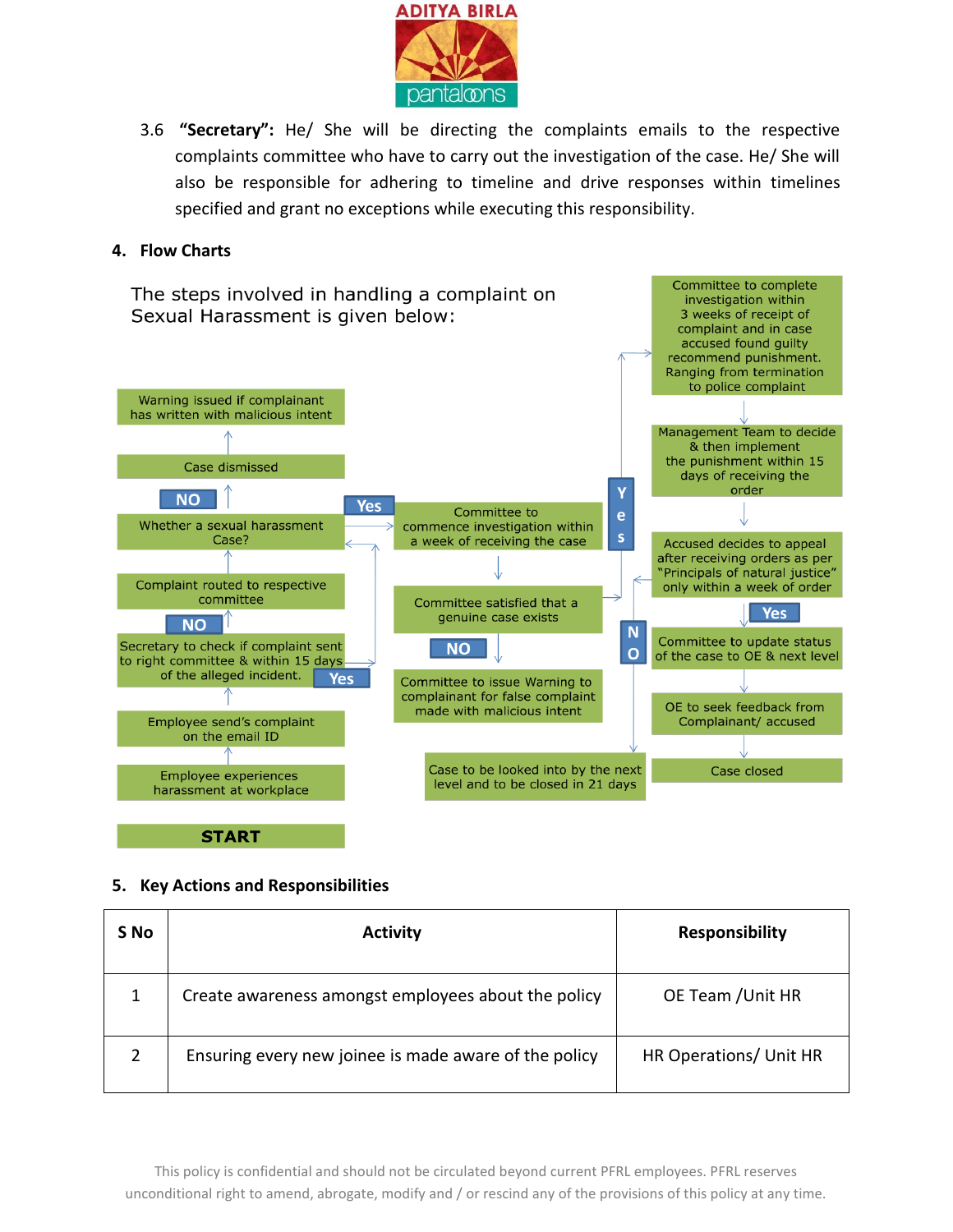

#### <span id="page-6-0"></span>**6. Policy Description**

#### 6.1 **Complaints Committee**

In line with the Supreme Court guidelines, a Complaints Committee has been formed under this policy at Home Office and at each Zonal Office to investigate complaints of sexual harassment referred to it and carry out investigations for the relevant management team to take decision on such matters.

A woman shall head the Complaints Committee and at least half of its members shall consist of women. Further, to prevent the possibility of any undue pressure or influence from any quarter, such Complaints Committee will also involve a third party, any external member who is well respected in the community and is knowledgeable on the subject of sexual harassment.

#### Business Level Complaints committee at Home Office

The business level complaints committee will receive and investigate the complaints raised by employees in the Home Office and also any complaints that may be referred to it by the Zonal Complaints Committee in certain specific instances

The business level complaints committee at Pantaloons Fashion and Retail Ltd is constituted as below:

| <b>Business Level Complaints Committee</b> |                    |             |                                             |
|--------------------------------------------|--------------------|-------------|---------------------------------------------|
| <b>Business</b>                            | <b>Name</b>        | Role        | <b>Email OR Toll Free No</b>                |
| Apparels -<br>Pantaloons                   | Ms Nisha Pikle     | Chairperson |                                             |
|                                            | Ms Geetika Talwar  | Member      |                                             |
|                                            | Ms Fatema Thaver   | Member      | BSHCC.Pantaloons@pantaloons.adityabirla.com |
|                                            | Mr Lalit Dutt      | Secretary   | <b>OR</b><br>18002741199                    |
|                                            |                    | External    |                                             |
|                                            | Ms Shubhada Maitra | Member      |                                             |

#### Zonal Level Complaints committee at each Zonal Office

A zonal level complaints committee is constituted at each zone. The zonal level complaints committee will receive and investigate the complaints raised by employees in the respective zones and stores in those zones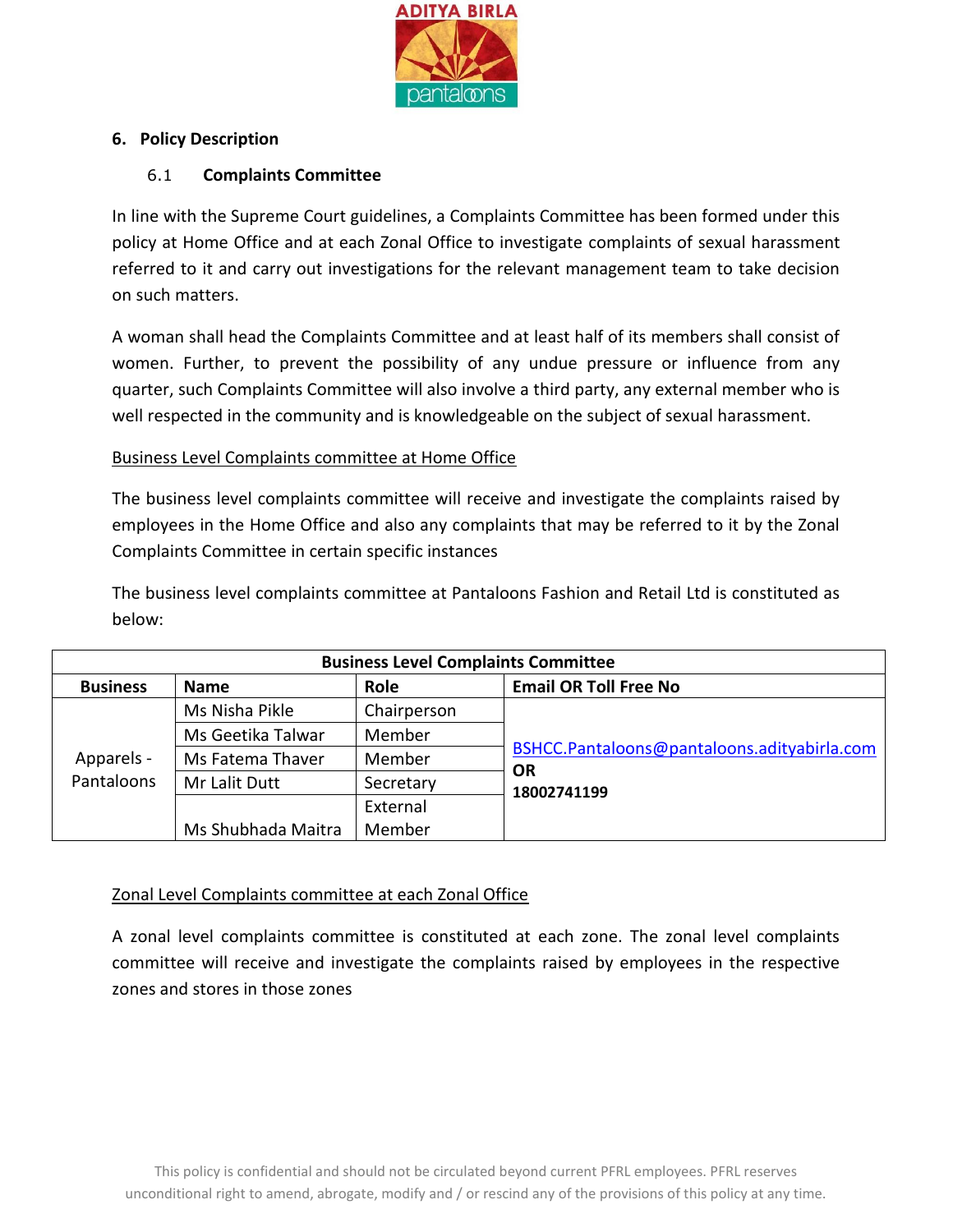

The zonal level complaints committee at each zone of Pantaloons Fashion and Retail Ltd is constituted as below:

| <b>Zonal Level Complaints Committee</b> |                        |                        |                                            |  |
|-----------------------------------------|------------------------|------------------------|--------------------------------------------|--|
| Zone                                    | <b>Name</b>            | Role                   | <b>Email ID</b>                            |  |
|                                         | Ms. Shilpa Sawant      | Chairperson            |                                            |  |
|                                         | Ms. Shikha Agrawal     | Secretary              |                                            |  |
| West                                    | Ms. Prajakta Jarode    | Member                 | ZSHCC.westzone@pantaloons.adityabirla.com  |  |
|                                         | Mr. Irfan Shaikh       | Member                 |                                            |  |
|                                         | Ms Shubhada Maitra     | <b>External Member</b> |                                            |  |
|                                         |                        |                        |                                            |  |
|                                         | Ms. Anuradha Roy       | Chairperson            |                                            |  |
|                                         | Ms. Anwesha Bose       | Secretary              |                                            |  |
| East                                    | Mr. Joydip Sen         | Member                 | ZSHCC.eastzone@pantaloons.adityabirla.com  |  |
|                                         | Mr. Anshuman Banerji   | Member                 |                                            |  |
|                                         | Ms Shubhada Maitra     | <b>External Member</b> |                                            |  |
|                                         |                        |                        |                                            |  |
|                                         | Ms.Arzoo Gattani       | Chairperson            |                                            |  |
|                                         | Ms.Manjula N           | Secretary              |                                            |  |
| South                                   | Mr. Indranil Majumdar  | Member                 | ZSHCC.southzone@pantaloons.adityabirla.com |  |
|                                         | Mr. Sujith S           | Member                 |                                            |  |
|                                         | Ms Shubhada Maitra     | <b>External Member</b> |                                            |  |
|                                         |                        |                        |                                            |  |
|                                         | Ms. Sindhura Chowdary  | Chairperson            |                                            |  |
|                                         | Ms. Anupreet Kaur      | Secretary              |                                            |  |
| <b>North</b>                            | Mr. Ravinder Kumar     | Member                 | ZSHCC.northzone@pantaloons.adityabirla.com |  |
|                                         | Mr. Bhupinder Shivhare | Member                 |                                            |  |
|                                         | Ms Shubhada Maitra     | <b>External Member</b> |                                            |  |

Complaints can be registered by dialing Toll Free No **18002741199**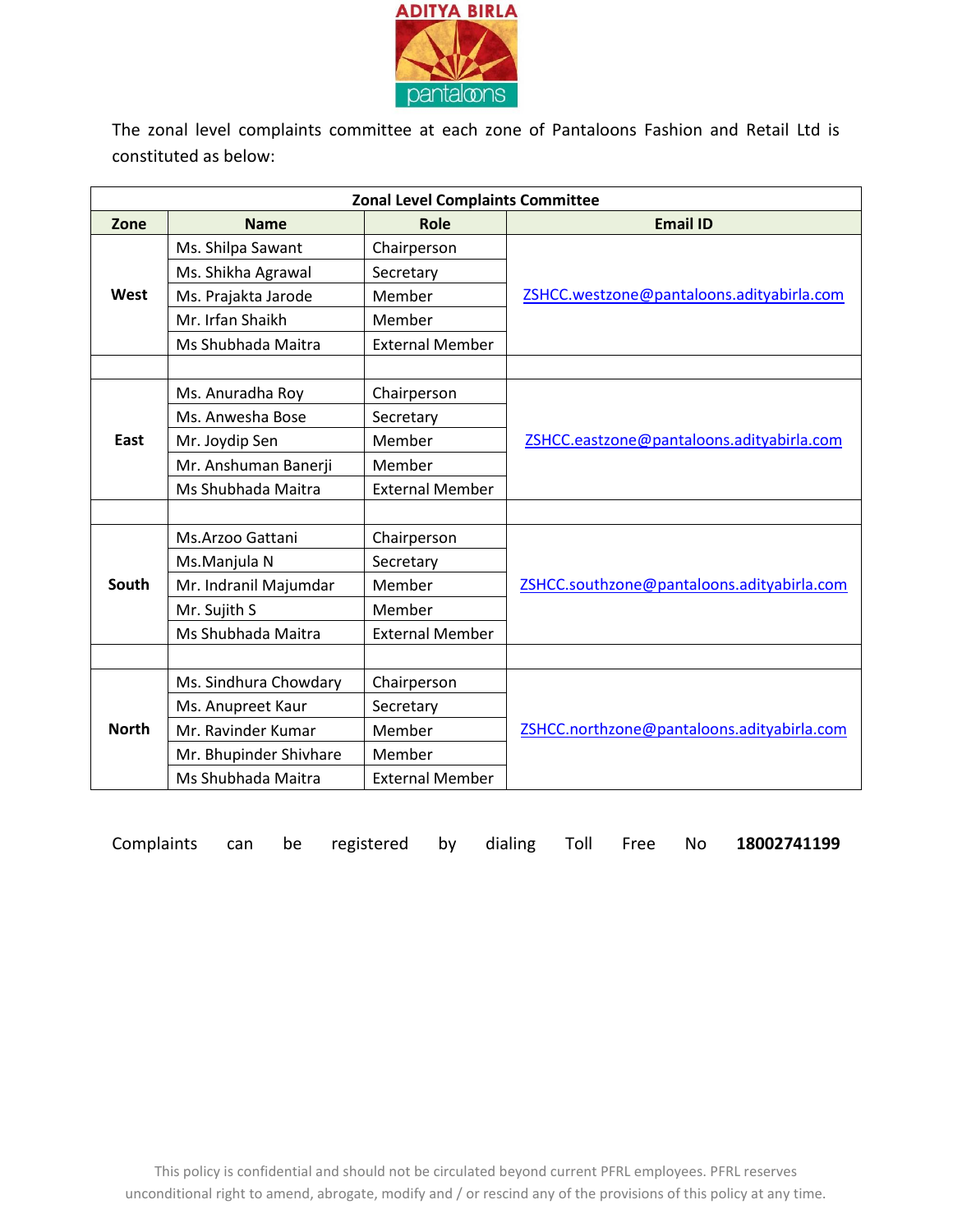

#### **Management Team**

A Management team will be constituted each at the Business Level & Zonal level.

#### Business Level Management Team at Home Office

This team will decide on the disciplinary action to be taken in each case post recommendation by the Business Level Complaints Committee, within stipulated timelines.

The team constituted at business level is as below

| <b>Business Level Management Team</b>                  |                          |            |                                         |
|--------------------------------------------------------|--------------------------|------------|-----------------------------------------|
| <b>Role</b><br>Email<br><b>Business</b><br><b>Name</b> |                          |            |                                         |
| Apparels -<br>Pantaloons                               | Mr Chandrashekhar Chavan | <b>CPO</b> | shekhar.chavan@adityabirla.com          |
|                                                        | Mr Shital Mehta          | <b>CEO</b> | shital.mehta@pantaloons.adityabirla.com |
|                                                        | Mr Visvanthan Srinivasan | <b>CFO</b> | s.visvanathan@madura.adityabirla.com    |

#### Zonal Level Management Team for Zones & Stores

This team will decide on the disciplinary action to be taken in each case post recommendation by Zonal Level Complaints Committee, within stipulated timelines.

The management team constituted at Zonal level is as below

| <b>Zonal Level Management Team</b> |                       |                            |                                              |
|------------------------------------|-----------------------|----------------------------|----------------------------------------------|
| <b>Business</b>                    | <b>Name</b>           | Role                       | <b>Email ID</b>                              |
|                                    | Mr. Sandeep Pal       | <b>Zonal Business Head</b> | sandeep.pal@pantaloons.adityabirla.com       |
| West                               | Mr. Sunil Tripathi    | Zonal HR                   | sunil.tripathi@pantaloons.adityabirla.com    |
|                                    |                       |                            |                                              |
| East                               | Mr. Priyaranjan Kumar | <b>Zonal Business Head</b> | priyaranjan.kumar@pantaloons.adityabirla.com |
|                                    | Mr. Kankan Bose       | Zonal HR                   | kankan.bose@pantaloons.adityabirla.com       |
|                                    |                       |                            |                                              |
| South                              | Mr. Devesh Kumar      | <b>Zonal Business Head</b> | devesh.kumar@pantaloons.adityabirla.com      |
|                                    | Mr. Rohith Kumar      | Zonal HR                   | rohith.kumar@pantaloons.adityabirla.com      |
|                                    |                       |                            |                                              |
| North                              | Mr. Samir Misra       | <b>Zonal Business Head</b> | samir.misra@pantaloons.adityabirla.com       |
|                                    | Ms. Barbra Kapra      | Zonal HR                   | barbra.kapra@pantaloons.adityabirla.com      |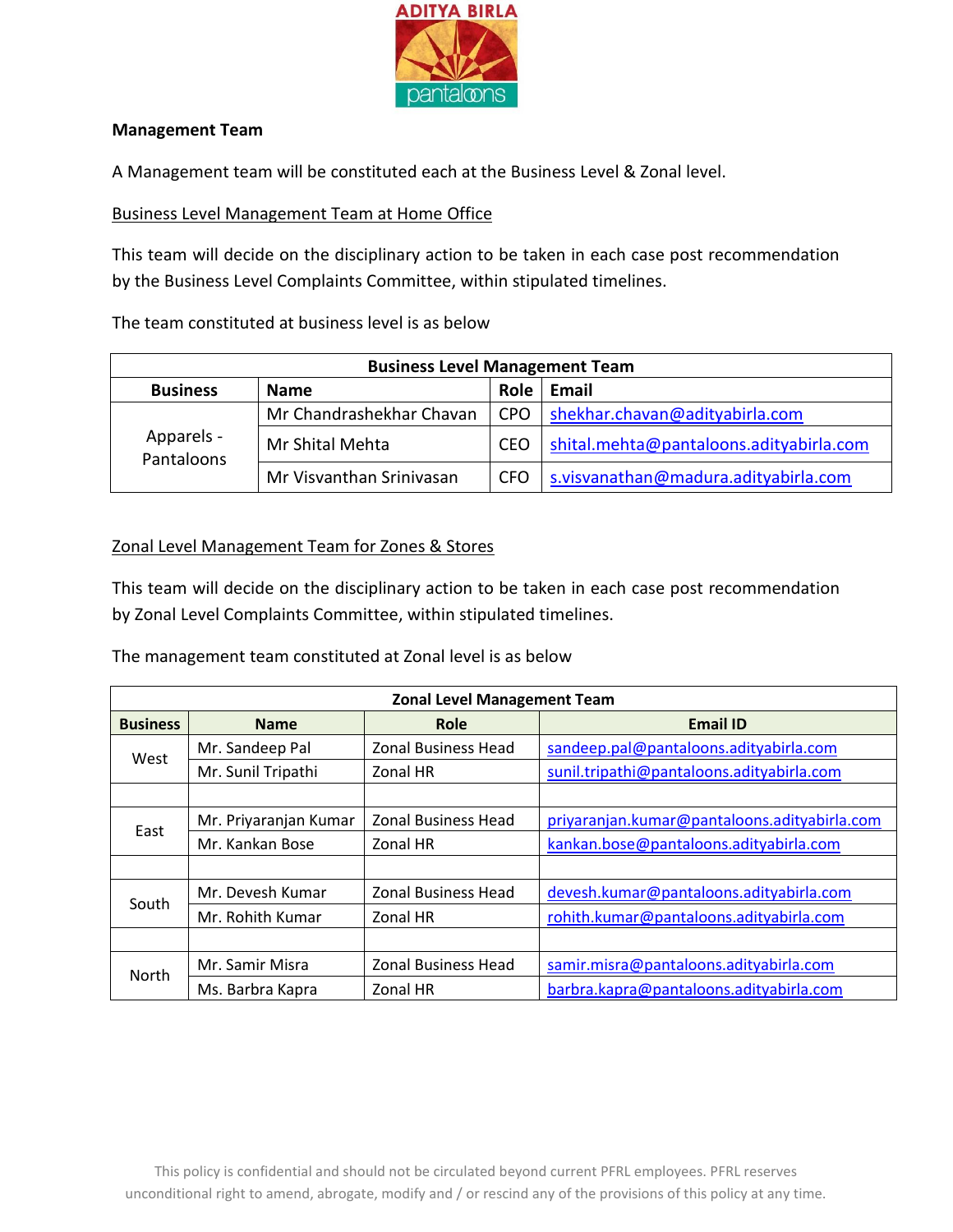

#### 6.2 **Complaints Mechanism**

Any employee may lodge a complaint by writing an email about the incident of sexual harassment against any other employee.

In case an employee is uncomfortable writing to the Complaints Committee, he/she must know that it is possible to submit a written complaint directly to the head of the organization.

In case an employee is uncomfortable putting the complaint in writing at all, he/she must know that an oral complaint can be filed. In this case, a written transcript of the complaint must be made and duly signed by the complainant.

The email IDs are meant for any employee to raise a complaint of sexual harassment at work place to the respective Complaints Committee. All complaints received at the ID will be directed to the respective Zonal Complaints Committee or Business level Complaints Committee (as the case may be) for next course of action.

All complaints will have to be sent in writing and the following details of the complainant should be clearly mentioned in the complaint.

#### **Template for Reporting Sexual Harassment**

#### **To: The (Unit/ Business) Sexual Harassment Complaints Committee**

#### **Sexual Harassment details:**

Who is/are the person/people involved in this sexual harassment case? Please provide the name, designation, Unit, Business and relationship with you (eg supervisor, colleague etc)

#### **Critical Incidents and Factual Data:**

- a. Please describe the incident/s
- b. List supporting information/ data that you would have, that the Committee can seek from you while investigating. Eg exact date/s, place/s of the incident/s, witnesses, if any, text messages, emails etc

| Date:                                  |  |
|----------------------------------------|--|
| Location:                              |  |
| Name of the Person reporting:          |  |
| Contact Information:                   |  |
| (Mention official e-mail id / cell no) |  |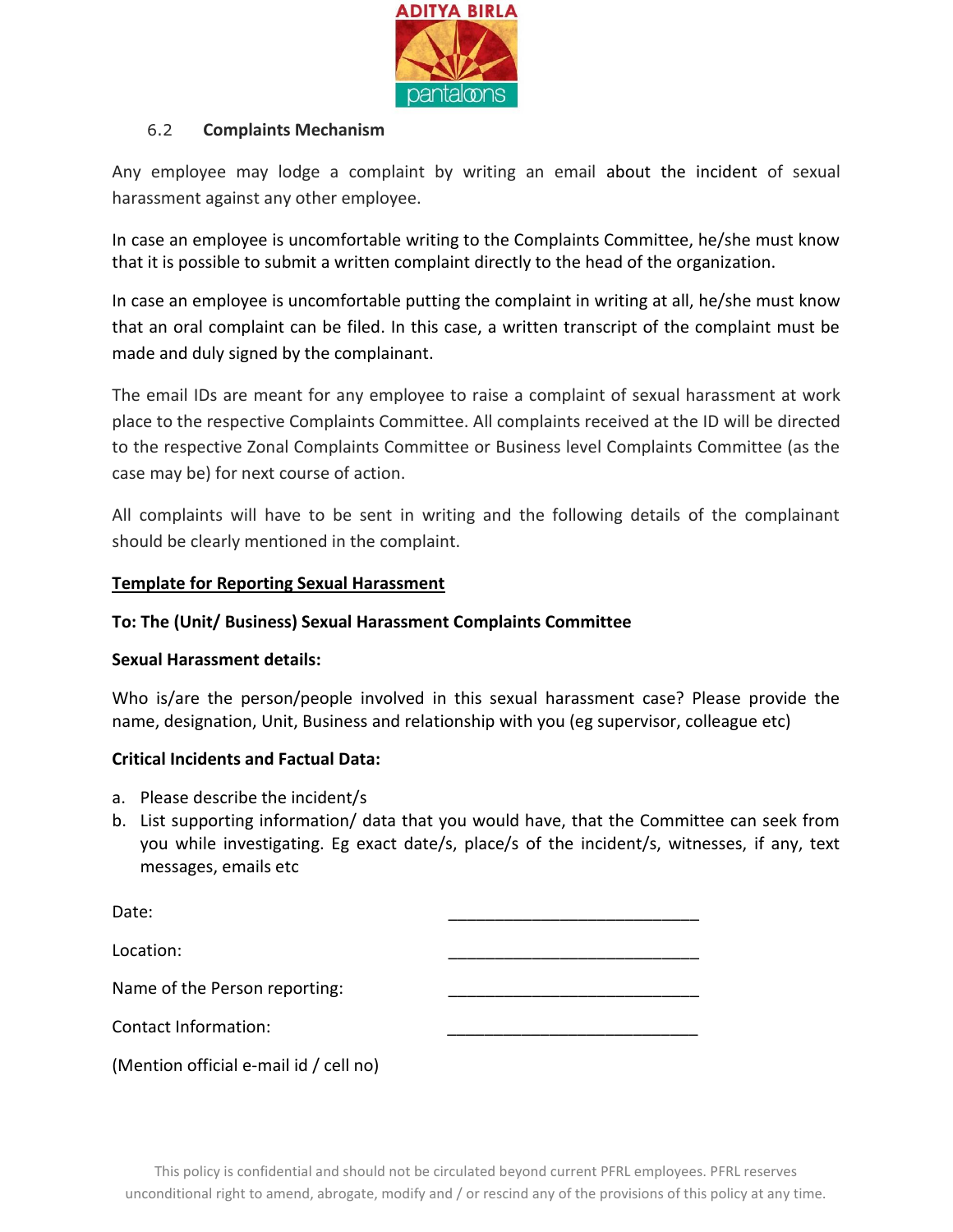

The respective complaints committee will be responsible for conducting an investigation within 3 weeks of receipt of the complaint.

All complaints will be dealt with in strict confidence by all the committee members.

Only complaints received on the official email will be considered valid for any further action by the respective complaints committee.

#### 6.3 **Redressal mechanism and stipulated timelines**

- 1. An employee who experiences sexual harassment by another individual in the organization will compile information that supports the case. The employee will submit the complaint using the template given within 15 days of the alleged incident.
- 2. When the employee sends a written complaint to the relevant committee using the format prescribed only. The Secretary will first check whether the complainant has sent the complaint to the right committee if not then it will be sent across to the responsible complaints committee.
- 3. Once the complaint has been sent to the right committee, the committee will first do a preliminary investigation to check whether the complaint seems to be genuine.
- 4. Under no circumstances, the committee would reveal / disclose the identity of the 'accused' to anyone else (including the immediate manager) – other than all those who are required to know about the case.
- 5. During investigation, if the committee concludes that the complaint is not a genuine one and the complainant has sent the complaint with malicious intent, the committee will issue a warning letter to the complainant or any other suitable action as required.
- 6. The committee will work towards ensuring that the investigation is completed by following the laws of the land and principles of natural justice within 3 weeks of the complaint being reported. If the investigation cannot be completed within 3 weeks, then the committee needs to have very valid and strong reasons for the same. The same needs to be communicated to the Chairperson of the committee at the next higher level.
- 7. If the accused is found guilty and the investigation is completed, the committee will recommend the quantum of punishment to be given. While deciding on this, the committee will consider the following:
	- Severity of the misconduct
	- Past record of the employee
	- Past precedence of treating similar violations
- 8. Action could also be recommended against employees who abetted the misconduct knowingly. Written warning would also be issued to employees who were "in the know", but did not highlight the same.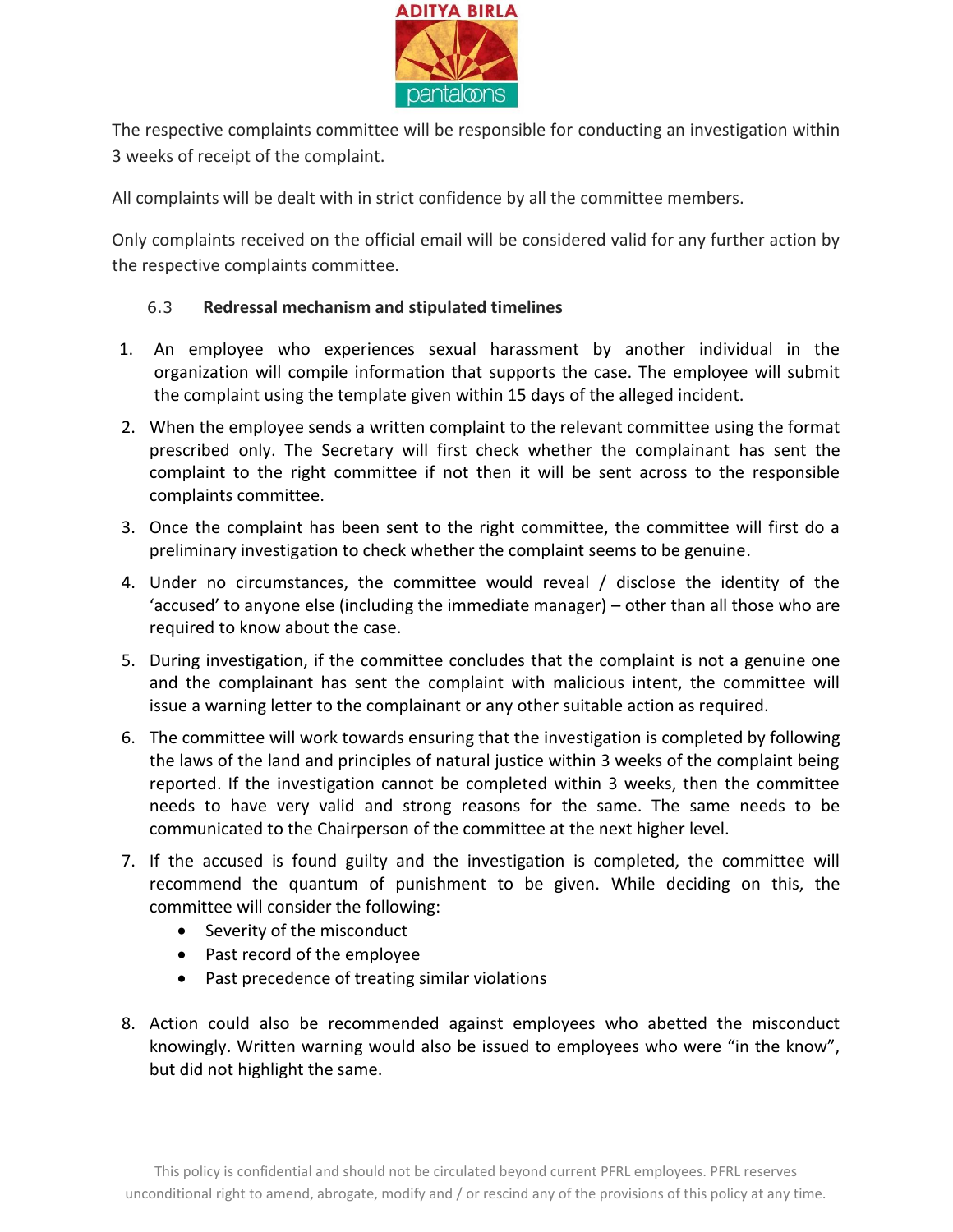

- 9. The committee will forward the report to the respective Management i.e. Zonal Management / Business Management team. The Zonal Management / Business Management team would then decide on the punishment and implement the same within 15 days of receiving the committees' recommendation. While implementing the order, the management will ensure that the name of the employee/s is kept confidential at all times.
- 10. The employee has the option to appeal to the next higher level committee only. If he / she appeals, the decision of this committee will be final and binding.
- 11. If the employee chooses to appeal against the order, he / she has to submit a request in writing to the next higher level of committee within 7 days of receiving the order. If the request is not received within 7 days, the next higher level committee has the option to reject the appeal.
- 12. Based on the request for appeal, the committee will decide whether to re-investigate / relook at the quantum of punishment. However, the next higher level committee will close the case within 21 days of receiving the appeal.
- 13. The victim employee has the option of seeking his/her own transfer.
- 14. The CPO will receive a closure report of the case after the punishment has been implemented by the respective management.
- 15. The CPO will also send a quarterly update, comprising the status of the complaints received, to all the employees in the business and Organizational Effectiveness.

Zonal Complaints Committee in certain specific cases as it deems fit, may forward complaints directly only of the following nature to the Zonal Management Team for further deliberation or investigation.

# Complaints that are critical or severe in nature or involve a senior member in the zone

# Complaints where there are insufficient evidences to arrive at a closure.

This exception would be allowed only in the above said situations and not beyond.

#### **The timeline for above exception situations will be as follows:**

The respective Zonal Complaints Committee to raise the specific case with Zonal Management team within 15 days of receipt of the complaint.

The Zonal Complaints committee to present its findings and the bone of contention to the Zonal Management team in writing to facilitate quick decision on the case.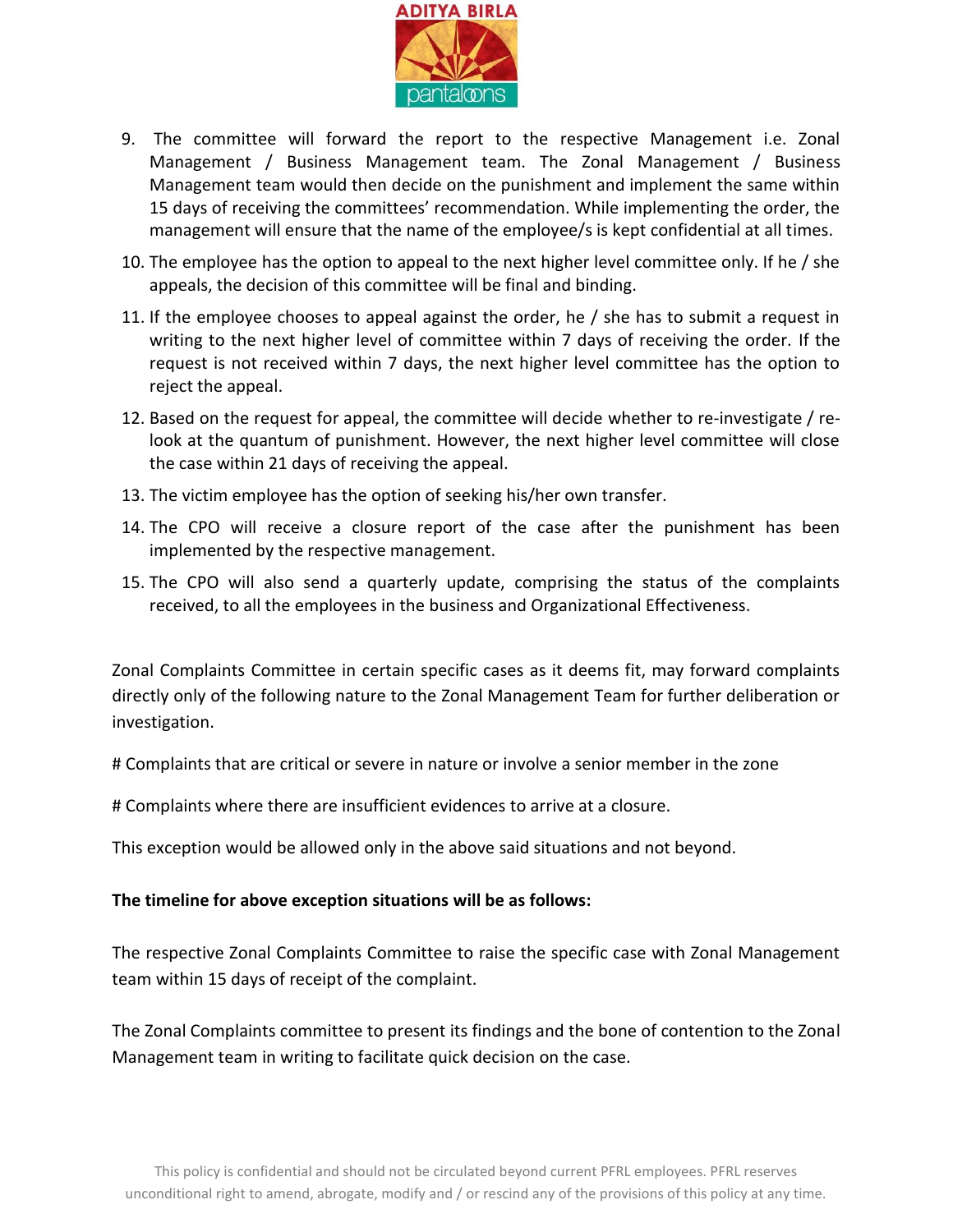

The Management Team to then give a final decision on the respective case in a week from receipt from the Zonal Complaints committee.

Nothing in these guidelines should be taken in any way as a limitation on the powers of the Zonal Management Team to decide what disciplinary action(s) is appropriate under given circumstances.

#### 6.4 **Appeal procedure**

If the victim of sexual harassment feels unsatisfied with the outcome of his/her complaint to the Zonal Complaints Committee or the Business Complaints Committee as the case may be, he/she may appeal to the Group Complaints Committee. This committee after hearing the appeal shall review the case and present their recommendations to the appropriate Management Team. The decision of the Group Level Management Team will be final and binding on all parties concerned.

#### 6.5 **Criminal Proceedings**

Where such conduct amounts to a specific offence under the Indian Penal Code or under any other law, Aditya Birla Group shall support the victim in initiating appropriate action in accordance with law.

#### <span id="page-12-0"></span>**7. Metrics**

- No of complaints received & reported within timelines in a month by each complaints committee to the respective Management Team at the Zonal level.
- No of queries resolved in stipulated timelines by each management team.
- No of complaints escalated by Zonal level Complaints Committee each month to the respective Management Team.

#### <span id="page-12-1"></span>**8. MIS Reporting**

- List of employees against whom complaints have been raised more than once to be shared with respective Business Manager or Function Head and respective Head HR on quarterly basis.
- No of issues not resolved within stipulated timelines at each Complaints Committee to be shared with the Business Level Management team.